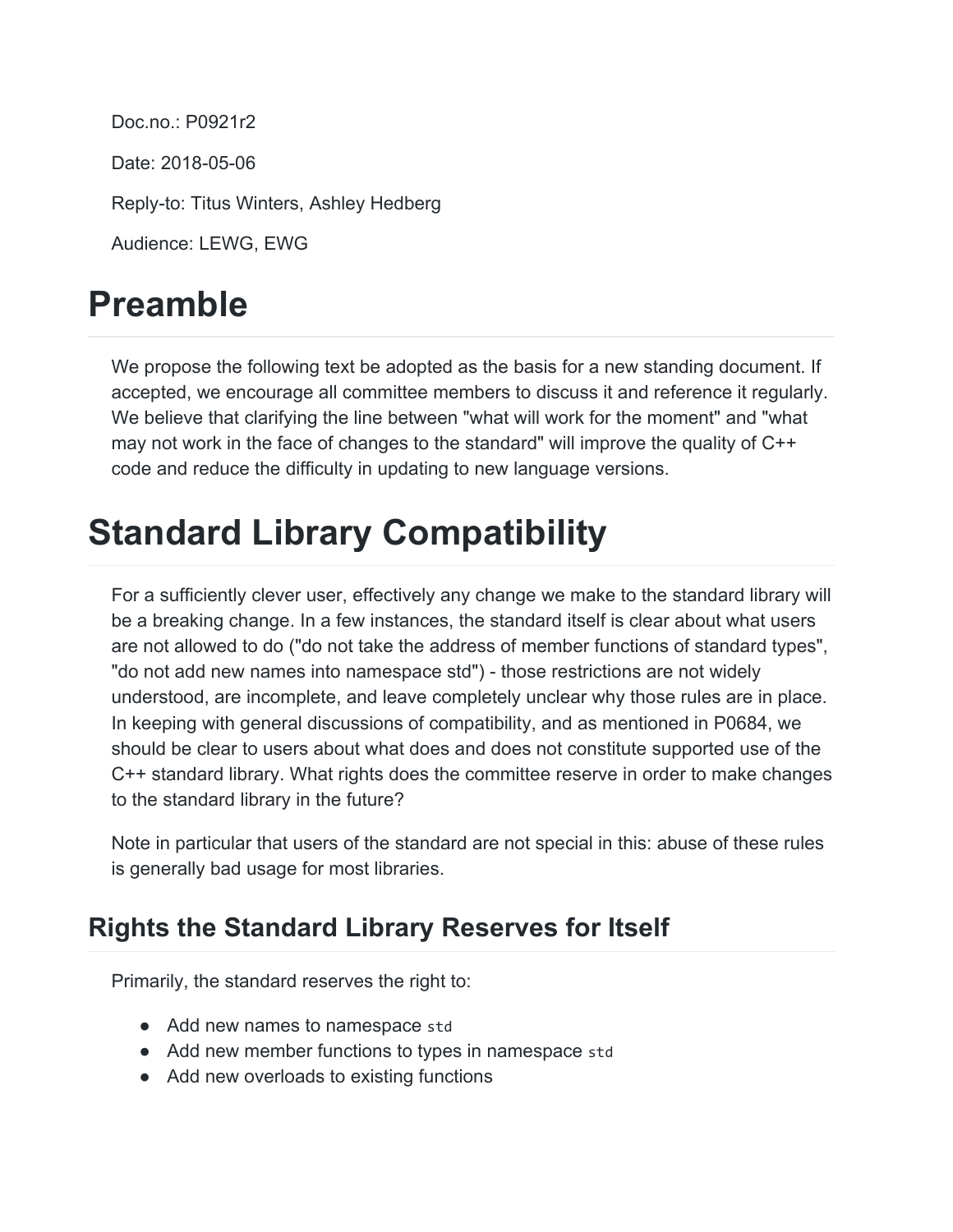- Add new default arguments to functions and templates
- Change return-types of functions in compatible ways (void to anything, numeric types in a widening fashion, etc).
- Make changes to existing interfaces in a fashion that will be backward compatible, if those interfaces are solely used to instantiate types and invoke functions. Implementation details (the primary name of a type, the implementation details for a function callable) may not be depended upon.
	- For example, we may change implementation details for standard function templates so that those become callable function objects. If user code only invokes that callable, the behavior is unchanged.